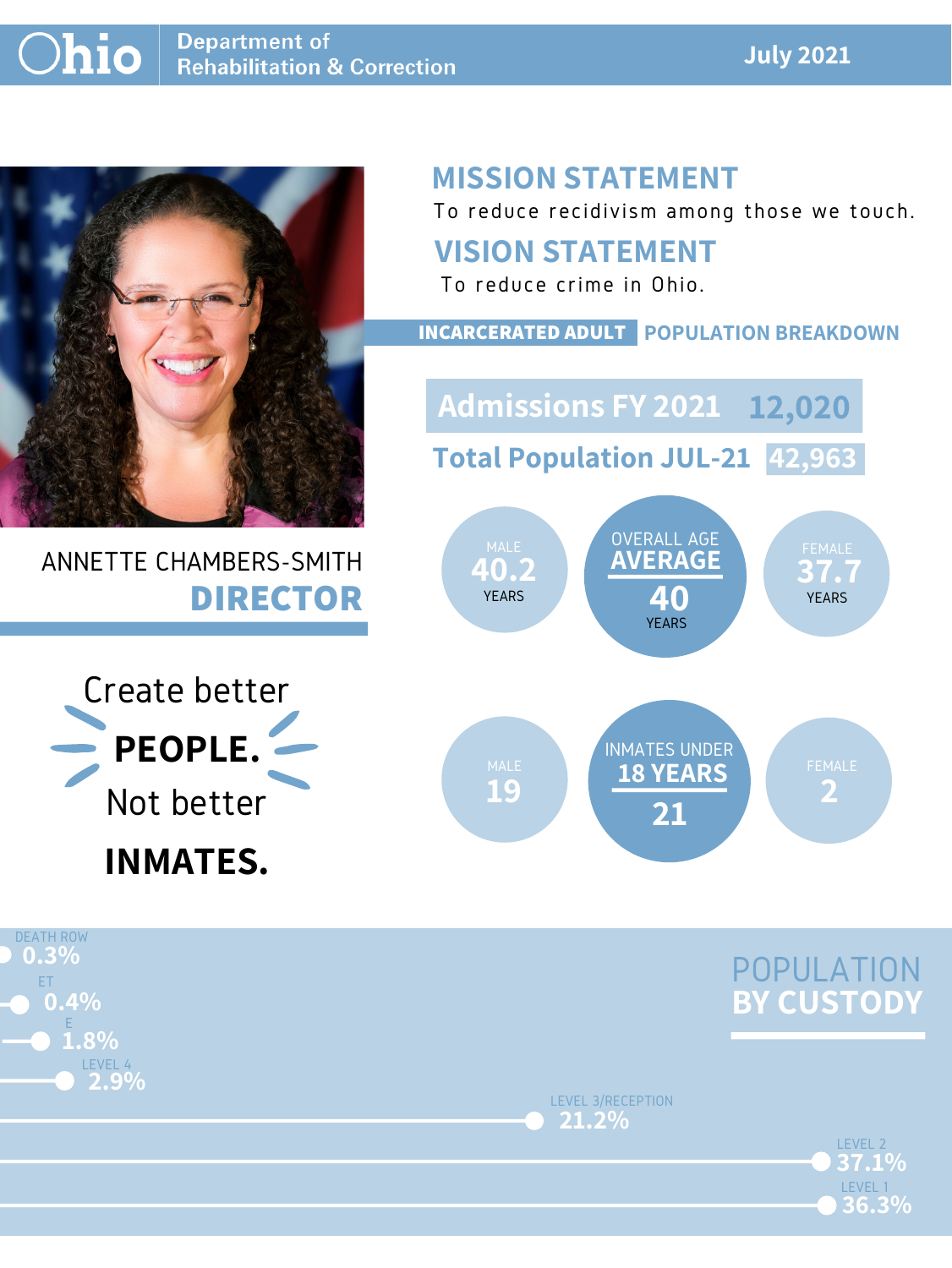

## Black 19,148 White 22,302





# INMATE RELEASES



Executions Since February 1999 Executions Calendar Year to Date **0 56**

#### **Monthly Community Supervision Count**

| Total CY 2020                              | 20,295 |
|--------------------------------------------|--------|
| <b>Releases to Supervision</b>             | 15,470 |
| To Parole                                  | 181    |
| To Post Release Control                    | 10,151 |
| To Transitional Control/Treatment Transfer | 3,213  |
| To Judicial Release                        | 1,925  |
| <b>Releases Without Supervision</b>        | 4,825  |
| Miscellaneous Releases                     | 46     |
| *Excludes Deaths                           |        |

| <b>Community Control</b>    | 4,014  |
|-----------------------------|--------|
| <b>Interstate Compact</b>   | 3,448  |
| <b>Intervention in Lieu</b> | 605    |
| <b>Judicial Release</b>     | 618    |
| <b>PRC/Parole</b>           | 20,946 |

#### **Staff Profile** Total Staff **11,546**

## Total Corrections Officers (CO) Inmate To Correction Officer Ratio **6,174 6.2:1**

Total Parole Officers (PO)

**523**